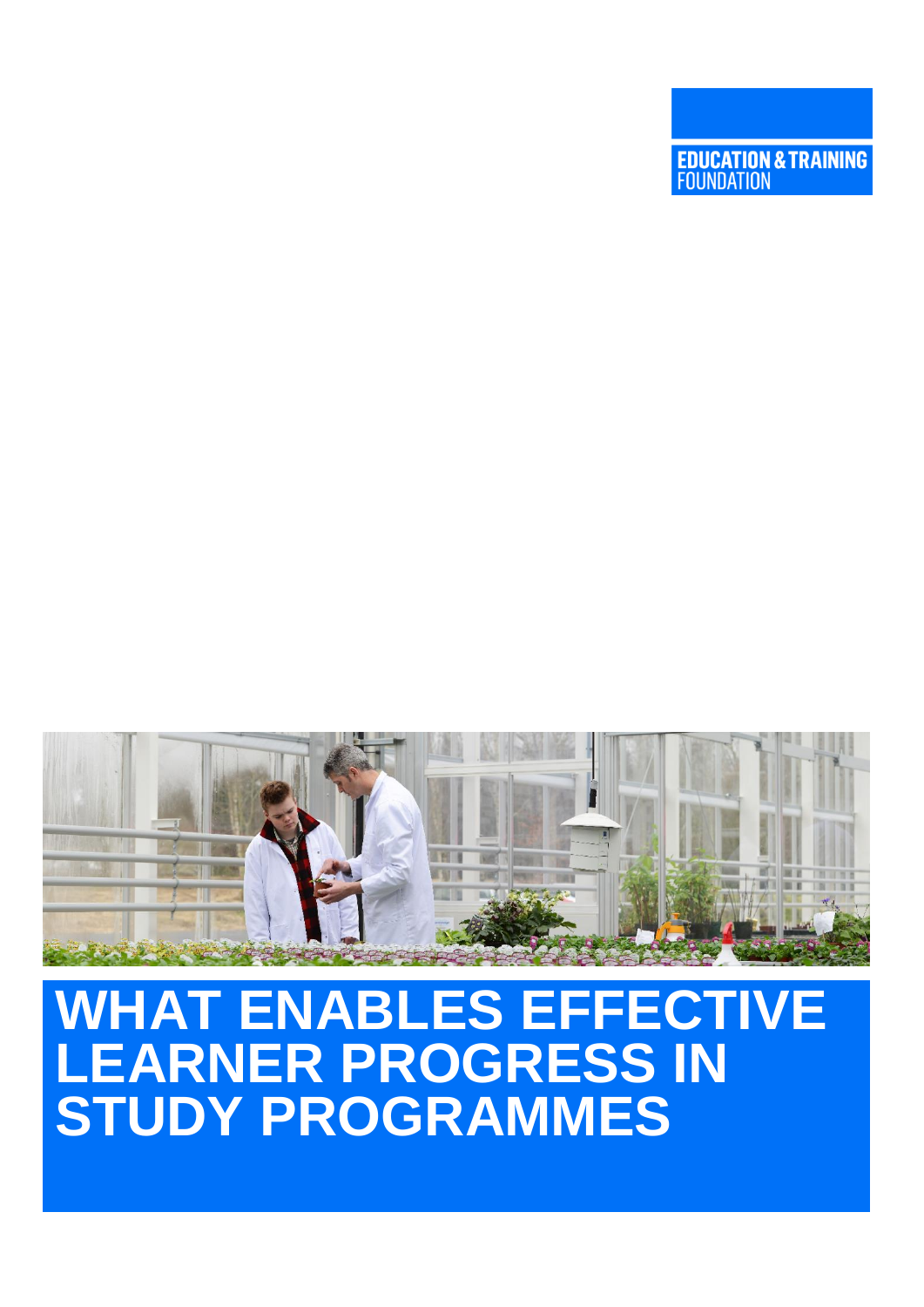# **HOW TO USE THIS RESOURCE**

## **What enables effective learner progress in study programmes.**

## **Rationale/Outline**

This research has been carried out to support the sector in the delivery of study programmes and provides an overview of inspection outcomes and findings.

Working within the sector the question is often asked - what are Ofsted looking for? Research and analysis has been carried out of all inspection outcomes - full Inspections where grades have been given for study programmes - GFE / ITP / Specialist colleges included.

The 5 Key Principles have emerged from analysis of the Ofsted outcomes.

## **Suggestions on how to use this resource**

Use this research for discussion to establish areas of good practice and identify those for improvement. Also use the resource as part of Continuous Professional Development (CPD) for staff to:

- Identify best practice to support improved learner progress in outstanding provision.
- Reflect on their current position and support for learner progress.
- Gain a clearer understanding of the value in planning individual learner progress, effective tracking process and regular progress reviews.
- Identify areas of priority for improved planning of initial assessment and tutorial systems.
- Identify resource development that will support the sector to improve the recording and reviewing of learners' progress.
- Focus and drive CPD that supports improved learner progress in study programmes.

## **Intended impact**

To support the overall effectiveness of managing study programmes and:

- Improve the quality of target setting to enable learners to make better progress.
- Develop meaningful work experience/placements to maximise learners' skills, develop a clear line of sight to future pathways and employability or further learning.
- Embed the delivery of maths and English across the vocational areas and technical routes.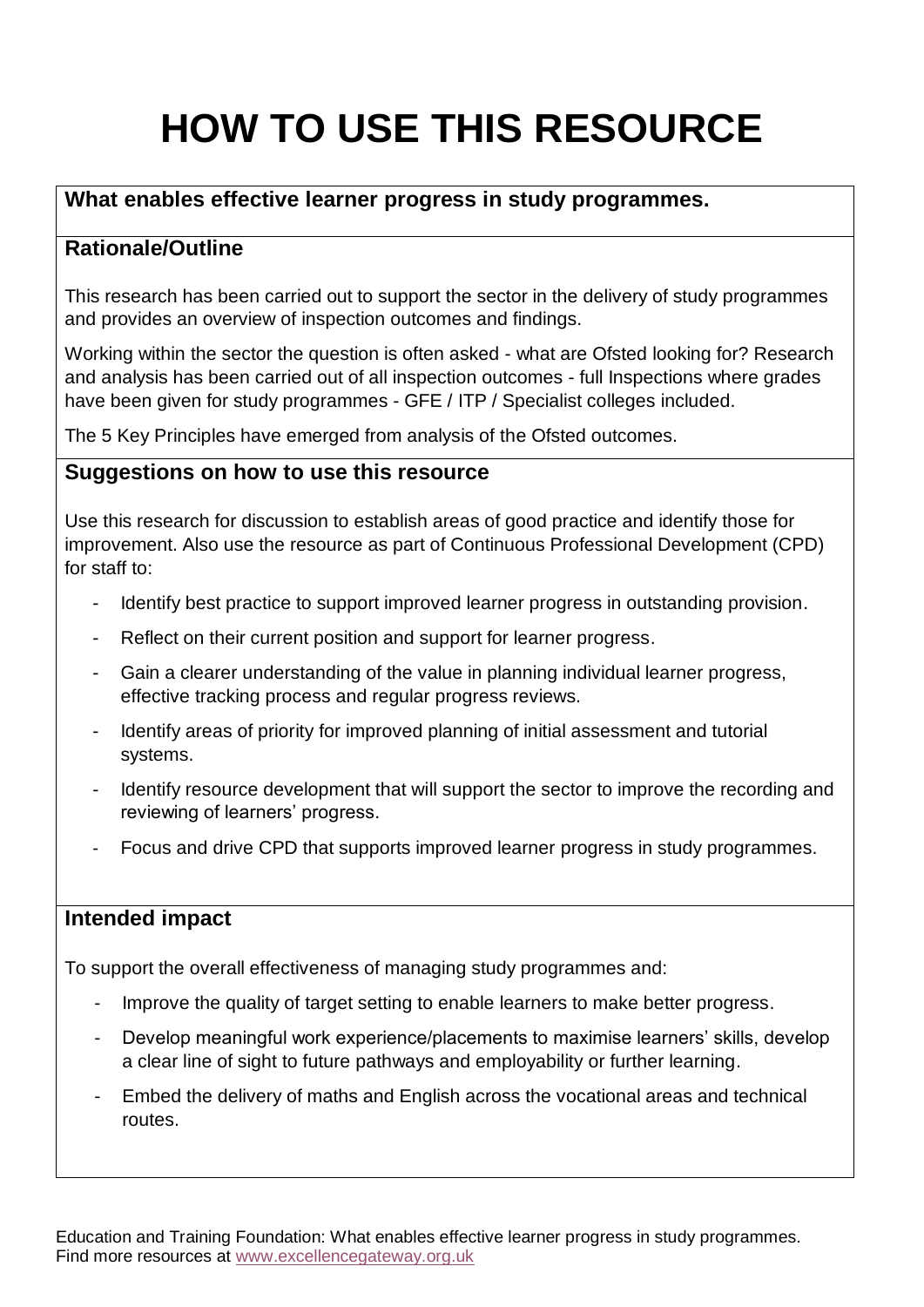## **THE CURRENT PICTURE**



## **A review of Ofsted Inspections**

- 479 full Ofsted Inspections have been published between September 2015 and January 2018.
- 241 of these have a grade awarded for study programmes.

| <b>GRADE OF 16-19 STUDY</b> | <b>NUMBER OF</b>   |
|-----------------------------|--------------------|
| <b>PROGRAMME PROVISION</b>  | <b>INSPECTIONS</b> |
| Outstanding                 | 17                 |
| Good                        | 94                 |
| Requires Improvement (RI)   | 111                |
| Inadequate                  | 19                 |

## **Inspection outcomes – study programmes**



*Source: Analysis carried out by the Adult Learning Improvement Network*

#### **Key themes emerging**

Using the analysis of 479 Ofsted inspections and drilling down to focus on study programme delivery, five Key Principles have been identified as drivers of effective practice.



**Only 46%** of Study Programmes are graded good or better.

 $\overline{11}$ 

*Teachers and tutors do not set learners sufficiently detailed improvement targets; they do not monitor the progress that learners make well enough to ensure that all achieve their potential.*

**OFSTED REPORT PUBLISHED SEPTEMBER 2017 REQUIRES IMPROVEMENT.**

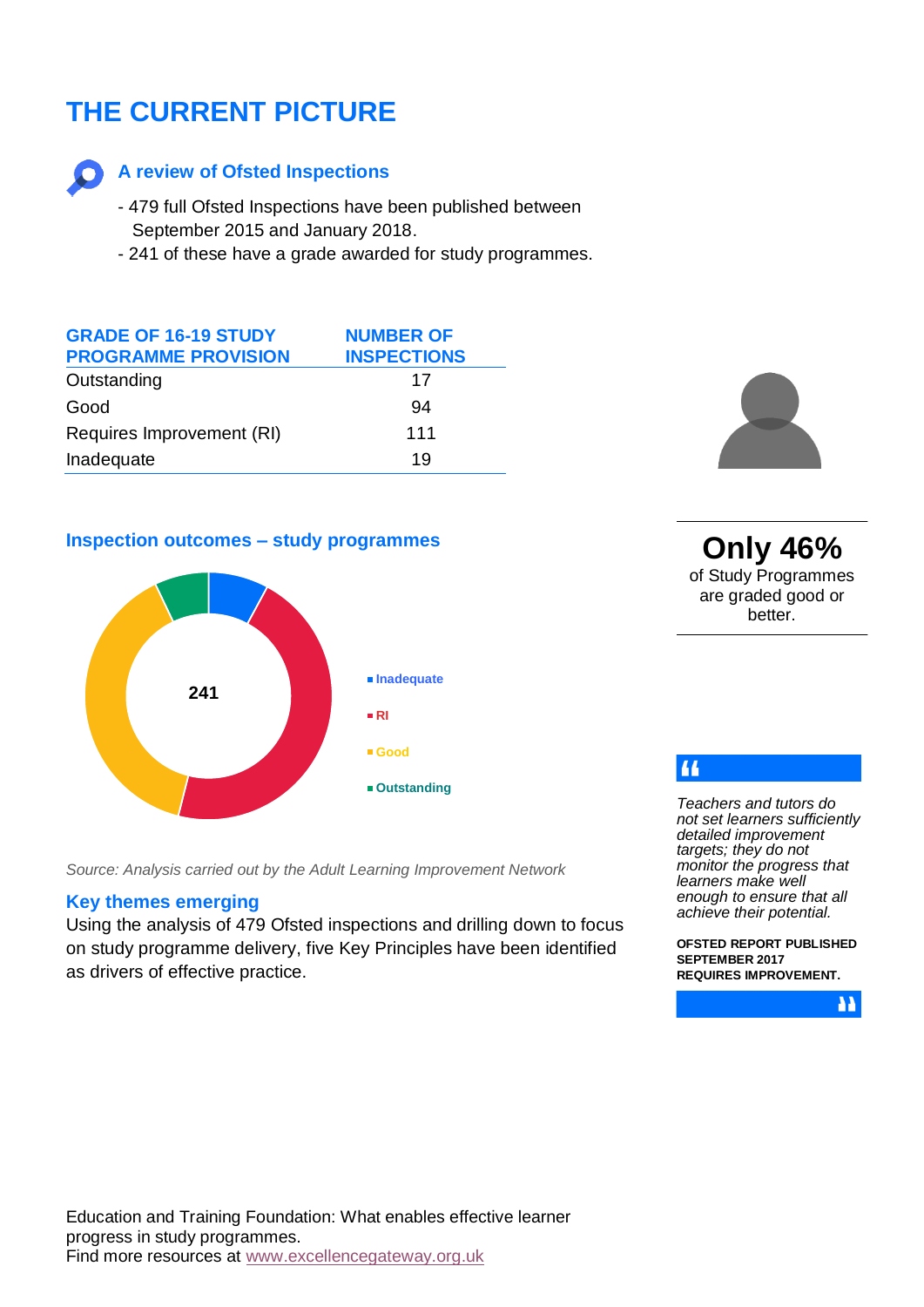## **KEY PRINCIPLES**



## **KEY PRINCIPLE 1 (KP 1)**

**The needs of learners are understood and there is individualised planning and support** 

Research has shown that where teachers and tutors know their learners well and understand their individual needs those learners progress better within study programmes.

In weaker practice insufficiently robust initial assessments, reflecting the true understanding of the starting points of learners are often not completed well. They do not take into account the expectations and aspirations of learners or individualised support and planning for learners to progress.

"*Teachers and tutors do not consistently plan learning and assessment well enough to meet learners' specific needs.*" **Requires Improvement Inspection report September 2017.** 

## $\sqrt{4}$

*Teachers skilfully assess a student's starting point and meticulously plan to meet the vast majority of a student's needs.*

**OUTSTANDING STUDY PROGRAMME PROVISION OFSTED REPORT- FEBUARY 2017.**

Μ



#### **KEY PRINCIPLE 2 (KP 2)**

**Learners have clear challenging targets which are monitored robustly and learners are aware of progress towards achieving their goals**

Effective practice shows that where learners have clear targets set and where learners have contributed to these goals they make better progress.

In weaker practice targets are generic, do not take into account learners individual aspirations and are not monitored to motivate and drive learner progress.

*"Teachers and tutors do not routinely set learners sufficiently challenging targets; as a result, learners do not focus well enough on the specific actions and challenging timescales that are required to make swift progress and sustained improvements in their work."* **Requires Improvement Inspection report September 2017.**

## **Supporting resource**

Managing learner progress through a study programme.

### 44

*Teachers monitor rigorously the progress that learners make. Learners make at least the expected progress from their starting points and many exceed expectations*

**OUTSTANDING STUDY PROGRAMME PROVISION OFSTED REPORT- MAY 2017.**

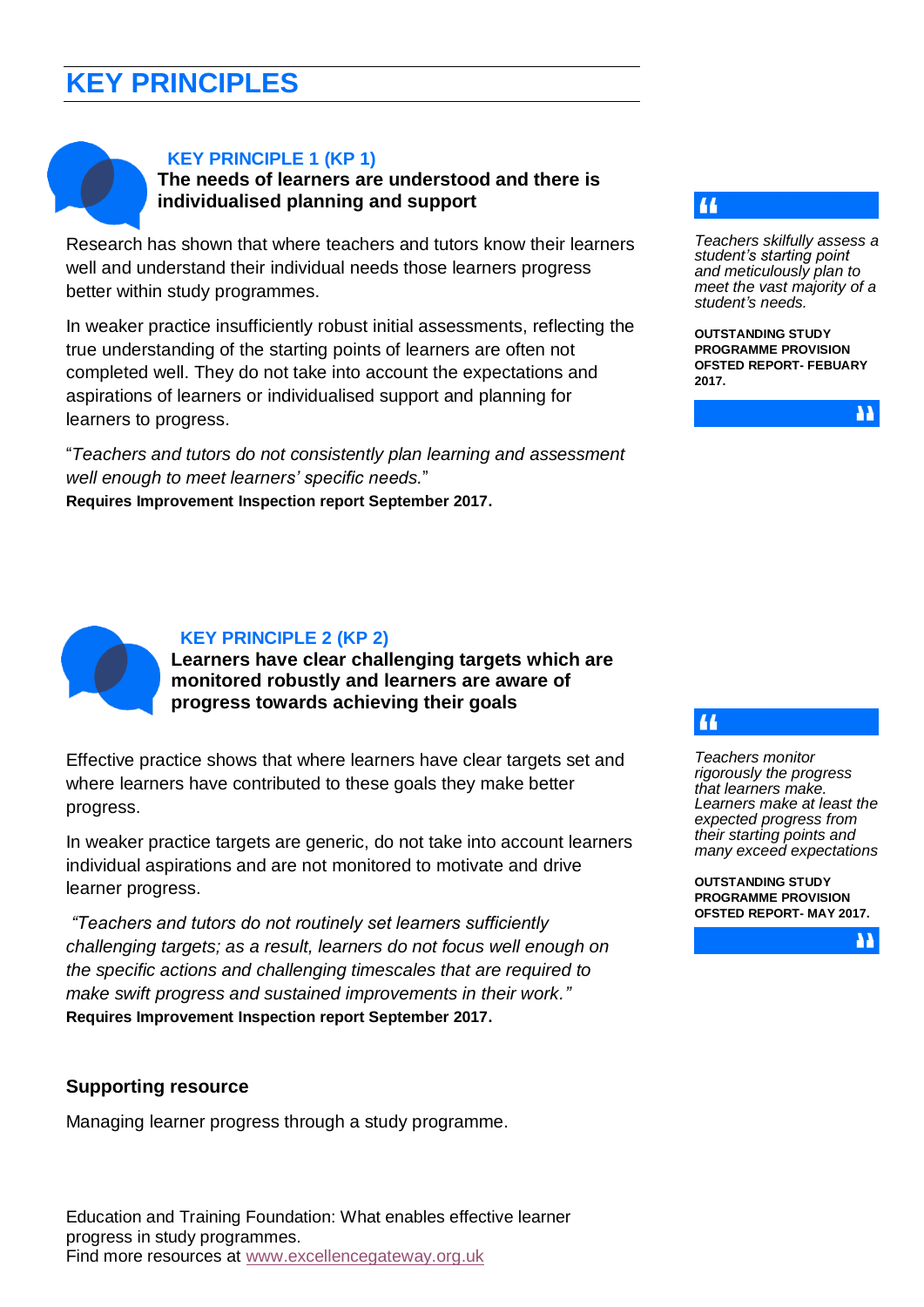**KEY PRINCIPLE 3 (KP 3)**

**Teaching of maths and English is integrated throughout programmes of study** 

Where teachers and tutors promote maths and English skills well across vocational areas, for example with specialist vocabulary and linking calculations to occupations, learners progress to a greater extent.

Where maths and English is not integrated or contextualised across all areas of the curriculum and vocational areas evidence shows less progress is made by learners.

*"Teachers prioritise the development of learners' English and mathematics in vocational lessons through carefully planned activities."* **Outstanding Inspection report May 2017.**

## **Supporting resource.**

Improve the development and delivery of work placement programmes that promote the importance of improving maths and English skills.

**[Click here](https://www.excellencegateway.org.uk/content/etf2691)** to access 15 technical routes flyers supporting "*embedding maths and English in technical and vocational programmes"* from the Education & Training Foundation Excellence Gateway.



## **KEY PRINCIPLE 4 (KP 4)**

**High quality practical teaching by teachers that are highly experienced in their vocational subjects.**

Where teachers and tutors are highly experienced in their vocational subjects and have good links with industry learners tend to progress well. Using these employer links together with well-planned and structured vocational and practical lessons helps to keep learners engaged and focused and meet all their needs. This enables them to progress and achieve their full potential.

It is essential that industry links are made wherever possible to ensure the design and delivery of study programmes meets future employment or further learning needs. Motivated learners increase the likelihood of high retention and achievement. Where teachers and tutors do not have this experience or industry links, learners can be less motivated and so they do not progress to their full potential.

"*Teachers in vocational subject areas rely too heavily on poorly structured internet research tasks for teaching and learning, this leads to uninspiring lessons in which students make slow progress.*" **Inadequate Inspection report October 2016.**

## $\overline{11}$

*The majority of students on study programme fail to improve their skills in English relevant to their vocational areas. However, students' maths skills improve in the minority of vocational sessions* 

**REQUIRES IMPROVEMENT STUDY PROGRAMME PROVISION OFSTED REPORT- MARCH 2017.**



## 44

*Teachers are highly experienced in their vocational subjects and they use their skills and enthusiasm to inspire students to progress and achieve.*

**OUTSTANDING STUDY PROGRAMME PROVISION OFSTED REPORT- OCTOBER 2017.**